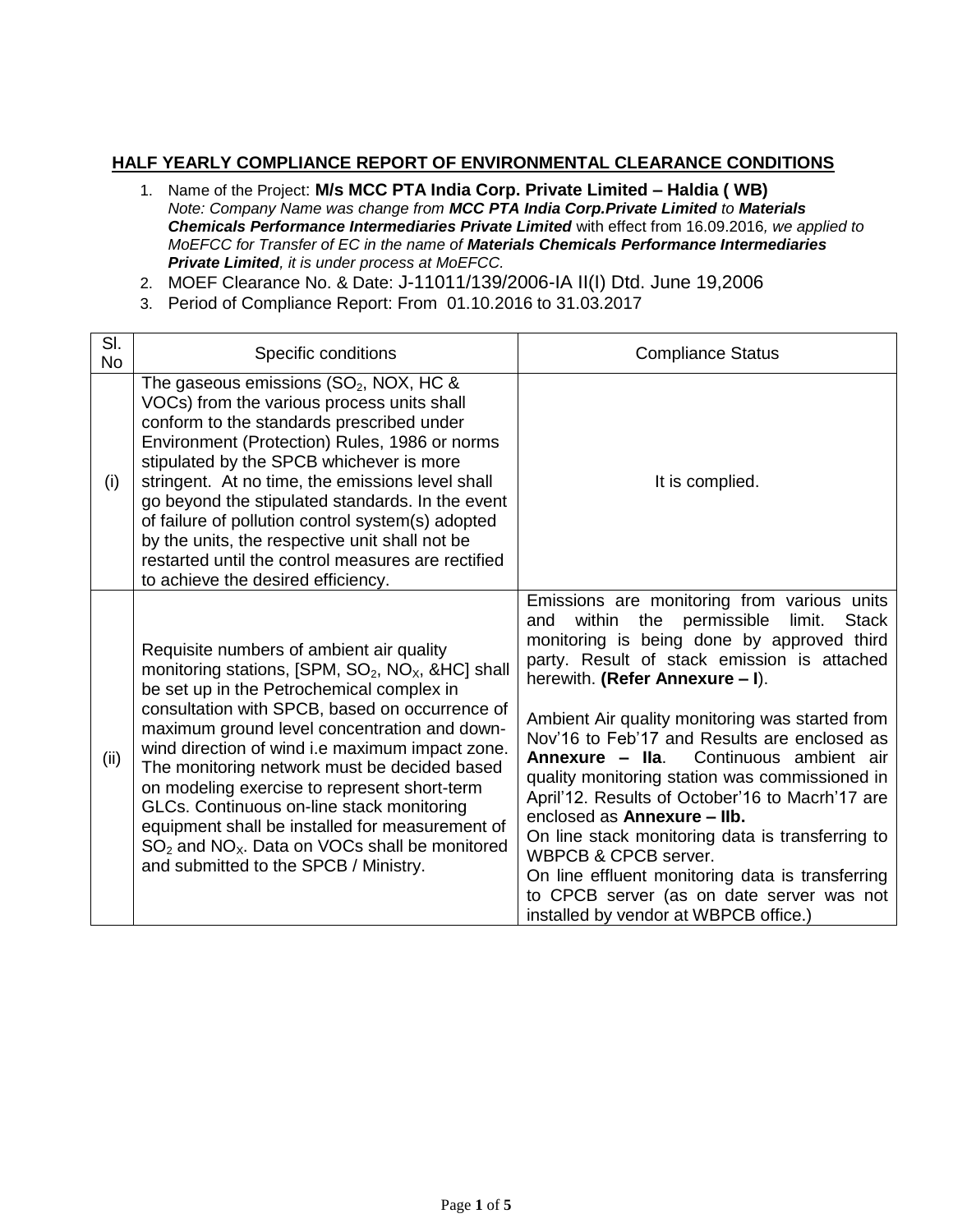| SI.<br>No | Specific conditions                                                                                                                                                                                                                                                                                                                                                                                                                                                                                                                                                                                                          | <b>Compliance Status</b>                                                                                                                                                                                                                                                                                                                                                                                                                                                                                                  |
|-----------|------------------------------------------------------------------------------------------------------------------------------------------------------------------------------------------------------------------------------------------------------------------------------------------------------------------------------------------------------------------------------------------------------------------------------------------------------------------------------------------------------------------------------------------------------------------------------------------------------------------------------|---------------------------------------------------------------------------------------------------------------------------------------------------------------------------------------------------------------------------------------------------------------------------------------------------------------------------------------------------------------------------------------------------------------------------------------------------------------------------------------------------------------------------|
| (iii)     | The company shall take measures for control of<br>fugitive emissions for storage of Para -Xylene.<br>Measures shall be taken for provision of double<br>mechanical seals to all the pumps handling<br>high vapors pressure materials, sensors for<br>detecting HC/ toxic gas leakages at strategic<br>locations, regular inspection of fixed roof tanks,<br>maintenance of valves and other equipments.                                                                                                                                                                                                                      | Work environment monitoring is being done by<br>the on-line static gas detectors, which are<br>installed at various strategic locations inside<br>the process plant & Tank farm area. These are<br>being continuously monitored from DCS, which<br>are provided with audio-visual signal & alarm.<br>Work zone air quality monitoring done in the<br>months of November'16~ January'17 for SPM,<br>RPM, organic and inorganic vapors throughout<br>the plant by third party. The result is enclosed<br>in Annexure - Ilc. |
| (iv)      | All new standards/norms that are being<br>proposed by the CPCB for petrochemical<br>plants shall be applicable for the proposed PTA<br>plant. The company shall conform to the<br>proposed vent standards for organic<br>chemicals including non-VOCs and all possible<br>VOCs i.e. TOCs standard and process vent<br>standards for top priority chemicals. The<br>company shall install online monitors for VOC<br>measurements. The project authorities shall<br>take necessary measures to comply with the<br>above proposed emission norms including<br>monitoring facilities and intimate the same to<br>this Ministry. | The new standards are being followed. The<br>process vents is being monitoring regularly.<br>On-line VOC monitors have been installed at<br>various strategic locations.                                                                                                                                                                                                                                                                                                                                                  |
| (v)       | M/s MCPI shall adopt Leak Detection And<br>Repair (LDAR) program for quantification and<br>control of fugitive emissions.                                                                                                                                                                                                                                                                                                                                                                                                                                                                                                    | LDAR monitoring was done in our new plant.<br>LDAR report is enclosed as Annexure-IId.                                                                                                                                                                                                                                                                                                                                                                                                                                    |
| (vi)      | To mitigate NOx emissions, the company shall<br>install low NOx burners for hot oil heater.<br>Adequate stack height for discharge of flue gas<br>emissions from the hot oil heater, the DG set<br>and incinerator shall be provided as per the<br>CPCB guidelines.                                                                                                                                                                                                                                                                                                                                                          | Low NOx burner already provided for HOH.<br>Adequate stack heights for HOH, DEG &<br>Incinerator made as per CPCB guidelines.                                                                                                                                                                                                                                                                                                                                                                                             |
| (vii)     | The company shall undertake measures for<br>control of emissions by installation of scrubbers<br>with adequate height as per the CPCB<br>guidelines. All vents from the scrubber units<br>shall be connected to off gas combustion<br>system for complete incineration of off gases.                                                                                                                                                                                                                                                                                                                                         | Scrubbers installed at various stages of the<br>process & the vents from the scrubbers are<br>connected<br>off-gas<br>unit for complete<br>to<br>destruction                                                                                                                                                                                                                                                                                                                                                              |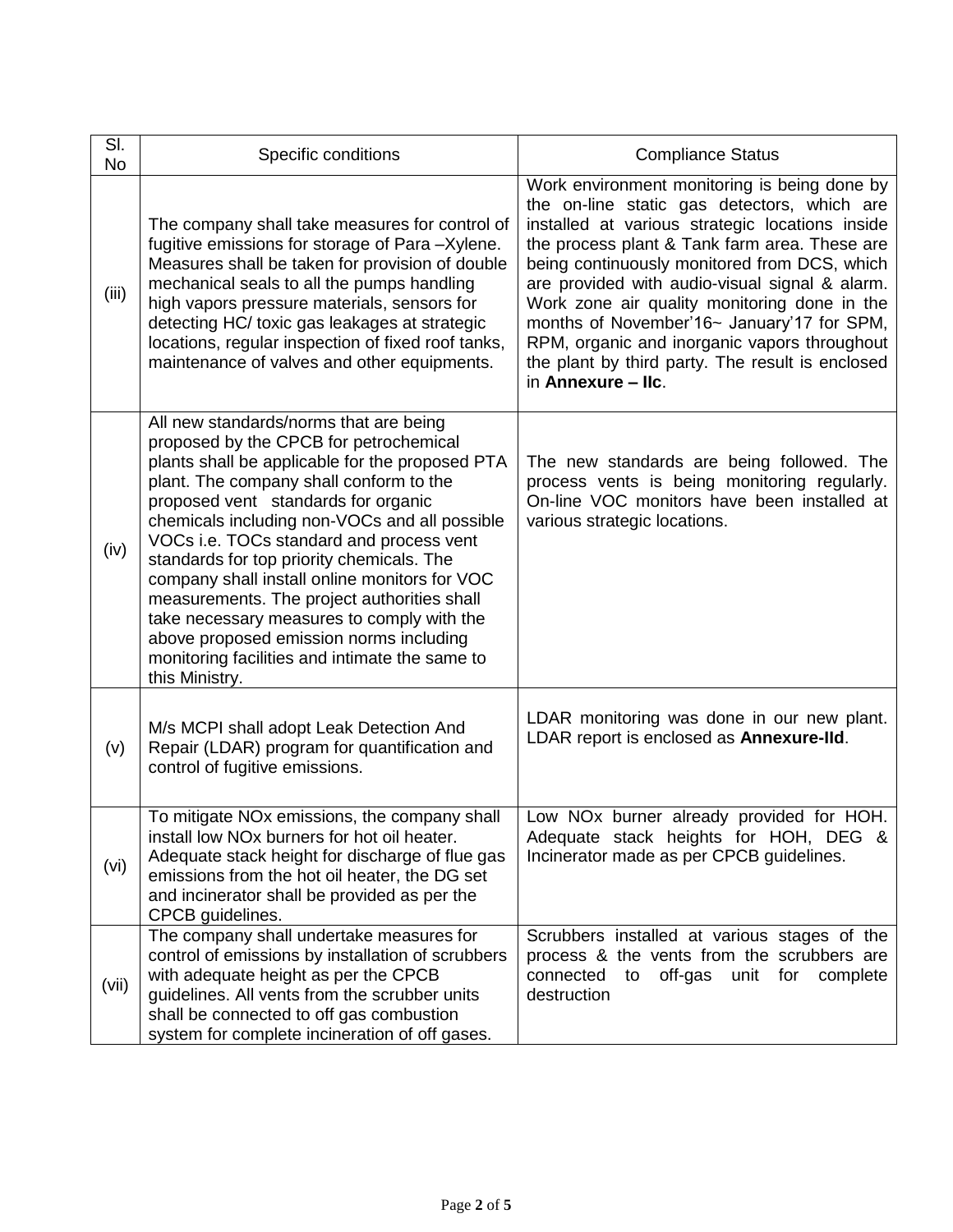| SI.No  | Specific conditions                                                                                                                                                                                                                                                                                                                                                                                                                                                                                                 | <b>Compliance Status</b>                                                                                                                                                                                                                                                                                                                                        |
|--------|---------------------------------------------------------------------------------------------------------------------------------------------------------------------------------------------------------------------------------------------------------------------------------------------------------------------------------------------------------------------------------------------------------------------------------------------------------------------------------------------------------------------|-----------------------------------------------------------------------------------------------------------------------------------------------------------------------------------------------------------------------------------------------------------------------------------------------------------------------------------------------------------------|
| (viii) | As reflected in the EIA/EMP reports, the effluent<br>generation shall not exceed 20832m3/d<br>(8100m3/d of process effluent, 6615 m3/d from<br>DM plant, and 120m3/d of domestic effluent and<br>600m 3/d from other sources). The treated<br>effluent after primary and secondary treatment<br>shall comply with the standards stipulated by<br><b>WBPCB/ Central Pollution Control Board. The</b><br>treated effluent shall be discharged into the river<br>Hooghly after conforming the prescribed<br>standards. | The treated effluent is being discharged to<br>after<br>Hoogly<br>only<br>meeting<br>the<br>river<br>prescribed standards. Separate<br>effluent<br>treatment plant has been constructed and<br>the treated water of both the plants is being<br>discharged<br>through<br>outlet.<br>a common<br>Monitoring data is attached herewith. (Refer<br>Annexure - III) |
| (ix)   | The company shall install incinerator for<br>incineration of ETP and process sludge. The<br>incinerator shall meet CPCB specifications.                                                                                                                                                                                                                                                                                                                                                                             | The new incinerator was installed based on<br>CPCB specifications & norms.<br>At present<br>Incinerator was stopped on temporary basis.<br>Process and utility Sludge (ETP) send to<br>Ambuja Cements Limited & OCL India Ltd<br>(Cement Unit) for Co-processing and<br>WBWML (authorized TSDF) for safe<br>disposal.                                           |
| (x)    | Green belt shall be provided to mitigate the<br>effects of fugitive emissions all around the plant<br>in an area of 10 ha in consultation with DFO as<br>per CPCB guidelines.                                                                                                                                                                                                                                                                                                                                       | Total plantations around the project have<br>been completed & yearly maintenance of<br>green belt is going on.                                                                                                                                                                                                                                                  |
| (xi)   | Occupational Health Surveillance of the workers<br>shall be done on a regular basis and records<br>maintained as per the Factories Act.                                                                                                                                                                                                                                                                                                                                                                             | The Occupational health surveillance is<br>conducted for the existing plant as well as<br>new plant.                                                                                                                                                                                                                                                            |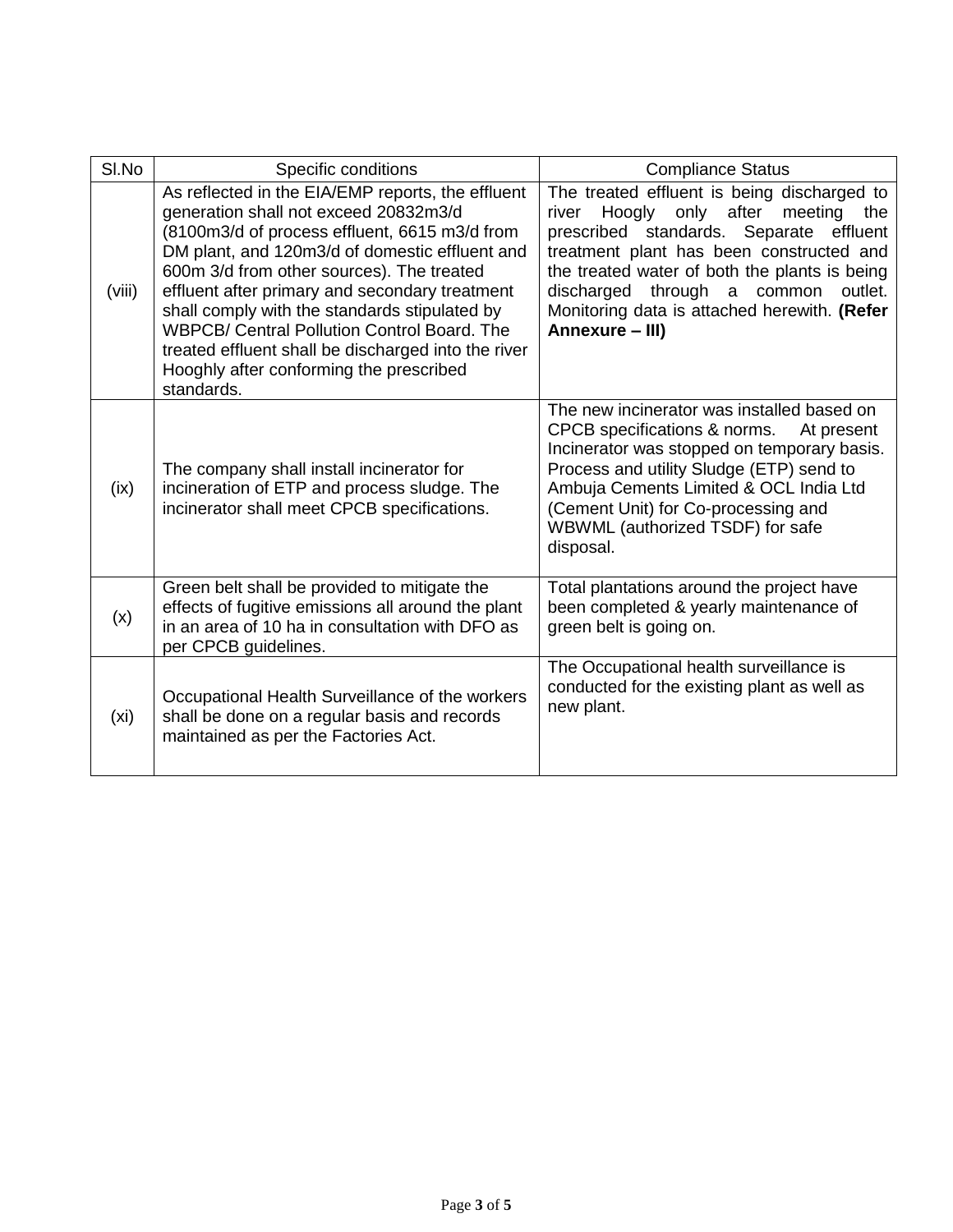| SI.No | <b>General conditions</b>                                                                                                                                                                                                                                                                                                                                                                           | <b>Compliance Status</b>                                                                                                                                                                                                                                                      |
|-------|-----------------------------------------------------------------------------------------------------------------------------------------------------------------------------------------------------------------------------------------------------------------------------------------------------------------------------------------------------------------------------------------------------|-------------------------------------------------------------------------------------------------------------------------------------------------------------------------------------------------------------------------------------------------------------------------------|
| (i)   | The project authorities must strictly adhere to<br>the stipulations made by the West Bengal State<br>Pollution Control Board and the State<br>Government.                                                                                                                                                                                                                                           | Complied                                                                                                                                                                                                                                                                      |
| (ii)  | No further expansion or modernization in the<br>plant shall be carried out without prior approval<br>of the Ministry of Environment and Forests.                                                                                                                                                                                                                                                    | No expansion is done                                                                                                                                                                                                                                                          |
| (iii) | At no time, the emissions should go beyond the<br>prescribed standards. In the event of failure of<br>any pollution control system adopted by the<br>units, the respective units should be immediately<br>put out of operation and should not be restarted<br>until the desired efficiency has been achieved.                                                                                       | Yes it is complied                                                                                                                                                                                                                                                            |
| (iv)  | All the recommendations made in the EIA/EMP<br>report and risk assessment reports should be<br>implemented.                                                                                                                                                                                                                                                                                         | The recommendations of the EIA/ EMP<br>report and risk assessment report have been<br>completed.                                                                                                                                                                              |
| (v)   | The overall noise levels in and around the plant<br>area should be kept well within the standards<br>(85 dBA) by providing noise control measures<br>including acoustic hoods, silencers, enclosures<br>etc. on all sources of noise generation. The<br>ambient noise levels should conform to the<br>standards prescribed under EPA Rules, 1989<br>viz. 75 dBA (day time) and 70 dBA (night time). | Noise levels are being monitored periodically<br>in the work environment as well as the<br>ambient noise levels.                                                                                                                                                              |
| (vi)  | The project authorities must strictly comply with<br>the provisions made in Manufacture, Storage<br>and Import of Hazardous Chemicals Rules 1989<br>as amended in 2000 for handling of hazardous<br>chemicals etc. Necessary approvals from Chief<br>Controller of Explosives must be obtained<br>before commission of the project.                                                                 | All the relevant provisions of Manufacture,<br>Storage and Import of Hazardous Chemicals<br>Rules 1989 as amended till date will be<br>followed. Approval/ License from CCOE,<br>Nagpur already taken for Storage for<br>Petroleum<br>products.(No.<br>P/HQ/WB/15/854(P28267) |